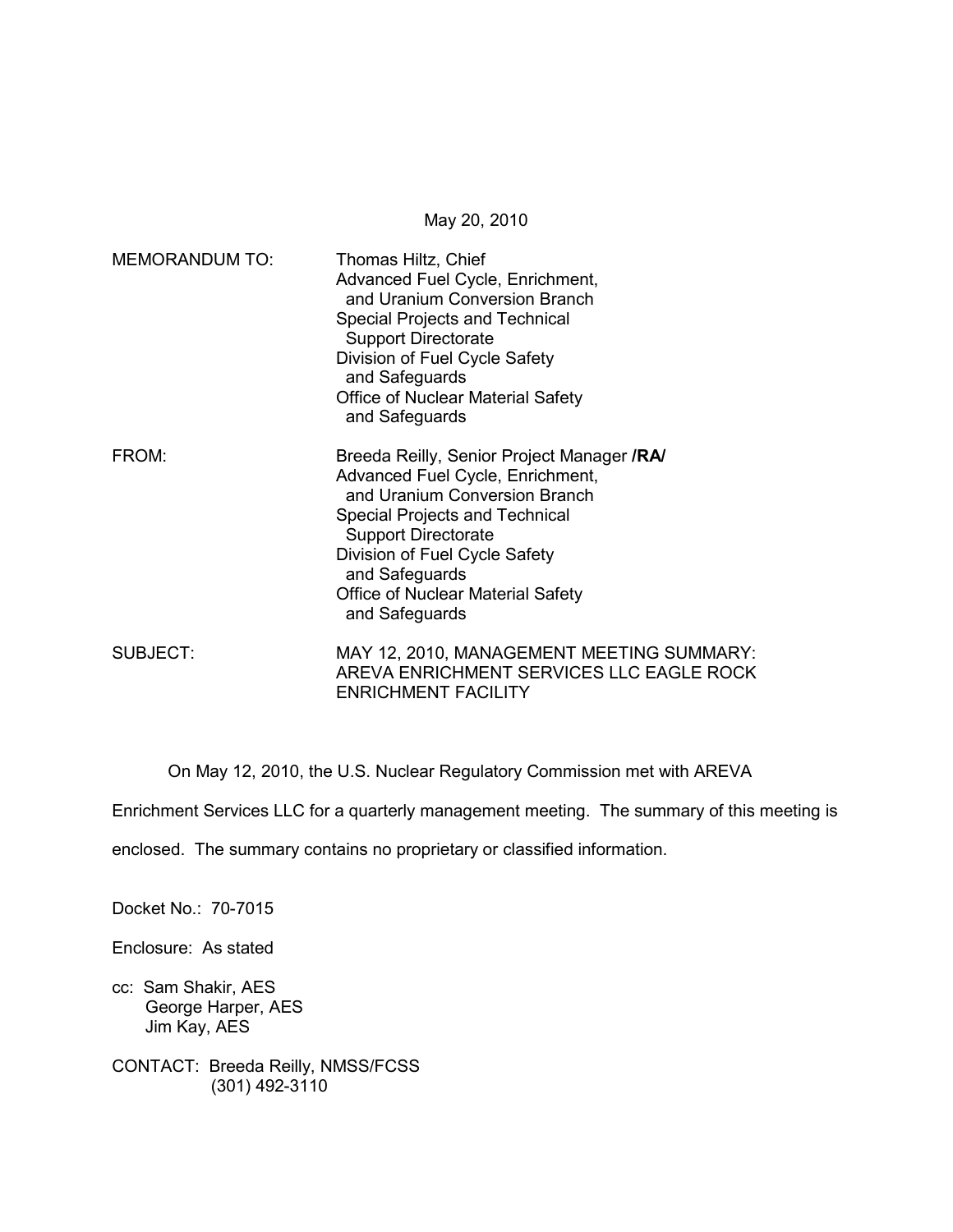| <b>MEMORANDUM TO:</b> | Thomas Hiltz, Chief<br>Advanced Fuel Cycle, Enrichment,<br>and Uranium Conversion Branch<br>Special Projects and Technical<br><b>Support Directorate</b><br>Division of Fuel Cycle Safety<br>and Safeguards<br>Office of Nuclear Material Safety<br>and Safeguards            |
|-----------------------|-------------------------------------------------------------------------------------------------------------------------------------------------------------------------------------------------------------------------------------------------------------------------------|
| FROM:                 | Breeda Reilly, Senior Project Manager<br>Advanced Fuel Cycle, Enrichment,<br>and Uranium Conversion Branch<br>Special Projects and Technical<br>Support Directorate<br>Division of Fuel Cycle Safety<br>and Safeguards<br>Office of Nuclear Material Safety<br>and Safeguards |
| SUBJECT:              | MAY 12, 2010, MANAGEMENT MEETING SUMMARY: AREVA ENRICHMENT<br>SERVICES LLC EAGLE ROCK ENRICHMENT FACILITY                                                                                                                                                                     |

On May 12, 2010, the U.S. Nuclear Regulatory Commission met with AREVA Enrichment Services LLC for a

quarterly management meeting. The summary of this meeting is enclosed. The summary contains no proprietary or

classified information.

Docket No.: 70-7015

Enclosure: As stated

- cc: Sam Shakir, AES George Harper, AES Jim Kay, AES
- CONTACT: Breeda Reilly, NMSS/FCSS (301) 492-3110

# **DISTRIBUTION:**<br>C. Haney/NMSS

M. Simon/OGC

D. McIntyre/OPA D. Seymour/RII C. Taylor/RII T. Gody/RII<br>C. Safford/OGC C. Scott/OGC R. Virgilio/FSME K. Everly/NSIR R. Virgilio/FSME

D. Dorman/FCSS M. Bailey/FCSS M. Tschiltz/FCSS<br>
J. Weil/OCA J. Henson/RII R. Trojanowski/RI H. Felsher/FSME J. Weil/OCA J. Henson/RII R. Trojanowski/RII<br>
D. McIntyre/OPA D. Seymour/RII C. Taylor/RII T. Gody/RII

**ML101330601** 

| <b>OFFICE:</b> | <b>AFCB</b>    |  | <b>AFCB</b> |  | <b>OGC</b> |  | AFCB    |
|----------------|----------------|--|-------------|--|------------|--|---------|
| <b>NAME:</b>   | <b>BReilly</b> |  | _Allen      |  | CSafford   |  | THiltz  |
| DATE:          | 5/14/10        |  | 5/17/10     |  | 5/19/10    |  | 5/20/10 |

**OFFICIAL RECORD COPY**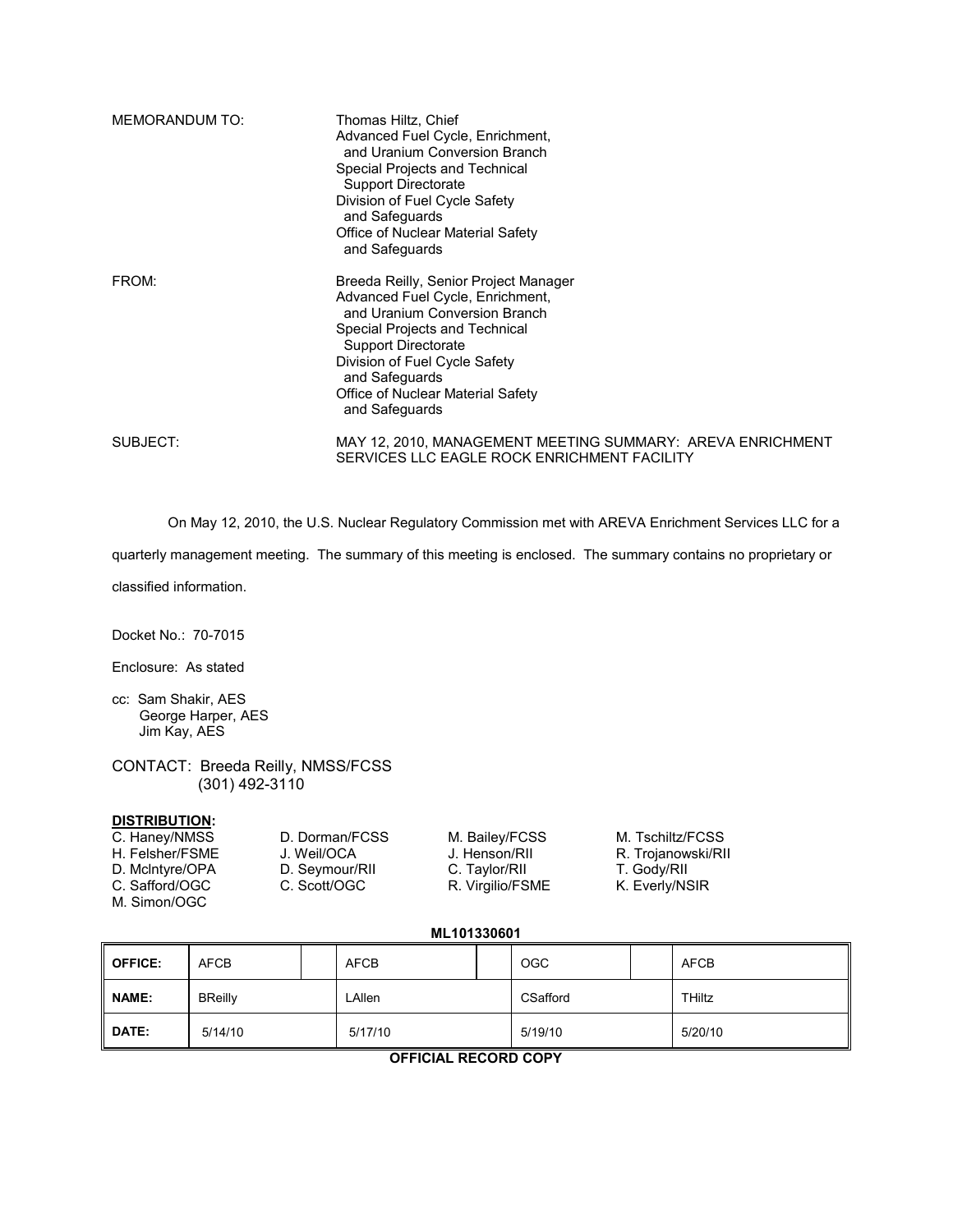## **Summary of AREVA Enrichment Services LLC Eagle Rock Enrichment Facility Management Meeting**

DATE: May 12, 2010

- PLACE: U.S. Nuclear Regulatory Commission (NRC) Rockville, MD
- ATTENDEES: See Attachment 1

## PURPOSE:

The purpose of this meeting was to discuss management issues and project status related to the AREVA Enrichment Services LLC's (AES) license application for the Eagle Rock Enrichment Facility (EREF). A previous management meeting was held in October 2009. The meeting agenda is in Attachment 2.

#### DISCUSSION:

AES provided an update on the project status for the EREF. A copy of the AES handout is attached (Attachment 3).

Related to discussion about NRC's visit to the Georges Besse II facility, NRC shared insights regarding lessons learned from construction of an enrichment facility in the United States. For example, if construction will be completed in phases, a licensee should provide information in the Safety Analysis Report as to how each phase will be operated; how the phases may affect items relied on for safety (IROFS); any hazards introduced by constructing while operating; and any IROFS needed to protect the operating portion of the facility.

After the business portion of the meeting, members of the public were given an opportunity to ask questions or make comments. The Snake River Alliance asked several questions, including questions about the intended markets for contracted product from the proposed facility and the disposition of depleted uranium. Additionally, the Snake River Alliance suggested that the NRC consider holding public meetings related to the EREF in Boise, Idaho.

## Attachments:

- 1. Meeting Attendees
- 2. May 12, 2010 Meeting Agenda
- 3. AES Q2 2010 Status Update Eagle Rock Enrichment Facility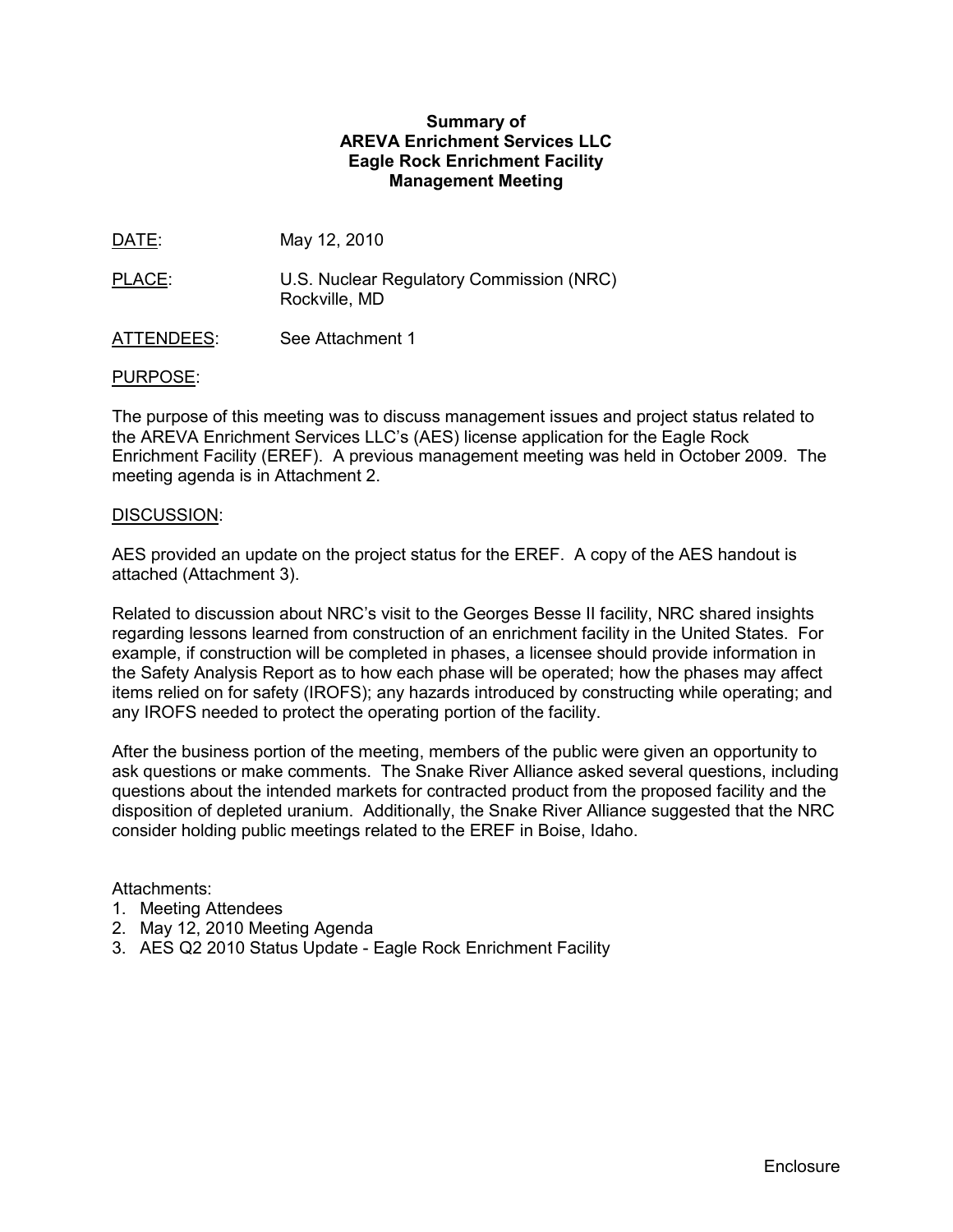| FUCLEAR REGULA ,        | UNITED STATES NUCLEAR REGULATORY<br><b>COMMISSION HEADQUARTERS</b><br><b>MEETING ATTENDEES</b><br><b>AREVA Enrichment Services Management Meeting</b><br><b>Eagle Rock Enrichment Facility</b><br>May 12, 2010<br>Rockville, MD |  |  |
|-------------------------|---------------------------------------------------------------------------------------------------------------------------------------------------------------------------------------------------------------------------------|--|--|
| <b>Name</b>             |                                                                                                                                                                                                                                 |  |  |
|                         | Organization                                                                                                                                                                                                                    |  |  |
| <b>Cathy Scott</b>      | NRC/OGC                                                                                                                                                                                                                         |  |  |
| Marcia Simon            | NRC/OGC                                                                                                                                                                                                                         |  |  |
| Carrie Safford          | NRC/OGC                                                                                                                                                                                                                         |  |  |
| Stephen Lemont          | <b>NRC/FSME</b>                                                                                                                                                                                                                 |  |  |
| <b>Harry Felsher</b>    | NRC/FSME                                                                                                                                                                                                                        |  |  |
| <b>Tom Hiltz</b>        | <b>NRC/FCSS</b>                                                                                                                                                                                                                 |  |  |
| Marissa Bailey          | <b>NRC/FCSS</b>                                                                                                                                                                                                                 |  |  |
| Sam Shakir              | <b>AES</b>                                                                                                                                                                                                                      |  |  |
| Jim Kay                 | <b>AES</b>                                                                                                                                                                                                                      |  |  |
| <b>Michael Tschiltz</b> | <b>NMSS/FCSS</b>                                                                                                                                                                                                                |  |  |
| Dan Dorman              | NRC/FCSS                                                                                                                                                                                                                        |  |  |
| J. Keith Everly         | NRC/NSIR                                                                                                                                                                                                                        |  |  |
| <b>Cathy Haney</b>      | NRC/NMSS                                                                                                                                                                                                                        |  |  |
| <b>Breeda Reilly</b>    | NRC/FCSS                                                                                                                                                                                                                        |  |  |
| Liz Woodruff (by phone) | <b>Snake River Alliance</b>                                                                                                                                                                                                     |  |  |